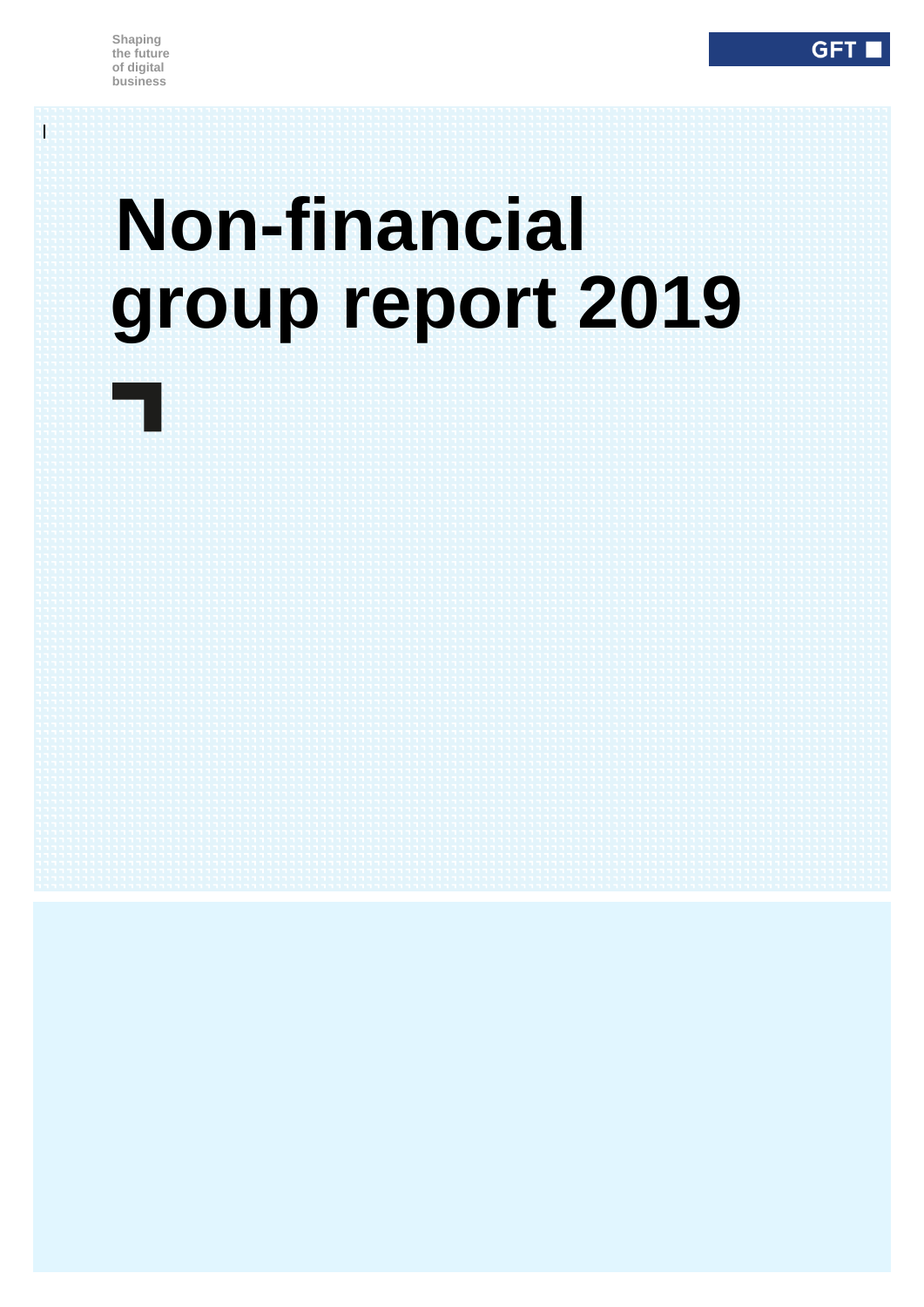#### **Shaping the future of digital business**

## **Contents**

| 1 The GFT Group                   | 3                |
|-----------------------------------|------------------|
| 2 Sustainability in the GFT Group | $\boldsymbol{3}$ |
| 3 Employees                       | 5                |
| 4 Environment                     | 8                |
| <b>5</b> Social commitment        | 8                |
| 6 Respect for human rights        | 10               |
| 7 Anti-corruption and bribery     | 10               |

## **About this report**

In accordance with sections 315b and 315c HGB (German Commercial Code) in conjunction with sections 289c to 289e HGB, this non-financial report contains disclosures on environmental, employee and social matters, as well as on respect for human rights, and anti-corruption and bribery.

The report was prepared on the basis of the Global Reporting Initiative standards (GRI SRS, version 2016). The GRI Content Index is available at [www.gft.com/sustainability.](file:///C:/Users/dakn/AppData/Local/Microsoft/Windows/INetCache/Content.Outlook/7NEC9GE5/www.gft.com/sustainability)

The data and information contained in this report relate to the financial year 2019 (1 January to 31 December 2019) and correspond to the scope of consolidation for financial reporting. In some cases, only the five largest national companies by headcount (Brazil, Germany, Italy, Poland and Spain) are considered, which account for approx. 83% of the workforce – a note to this effect is provided in such cases. This report should be read in conjunction with the combined management report and consolidated financial statements 2019. The corresponding documents are available at [www.gft.com/financialreports.](file:///C:/Users/dakn/AppData/Local/Microsoft/Windows/INetCache/Content.Outlook/7NEC9GE5/www.gft.com/financialreports)

A key non-financial performance indicator for the GFT Group is the productive utilisation rate. Detailed information on this figure is published in the combined management report for 2019 in the chapter 'Employees'.

The website links used in this document contain further information and are not a constituent part of this report. Exceptions are marked as such.

For ease of readability, we refrain from gender-specific multiple mentions. This should not be seen as a judgement; all entries must be considered gender-neutral.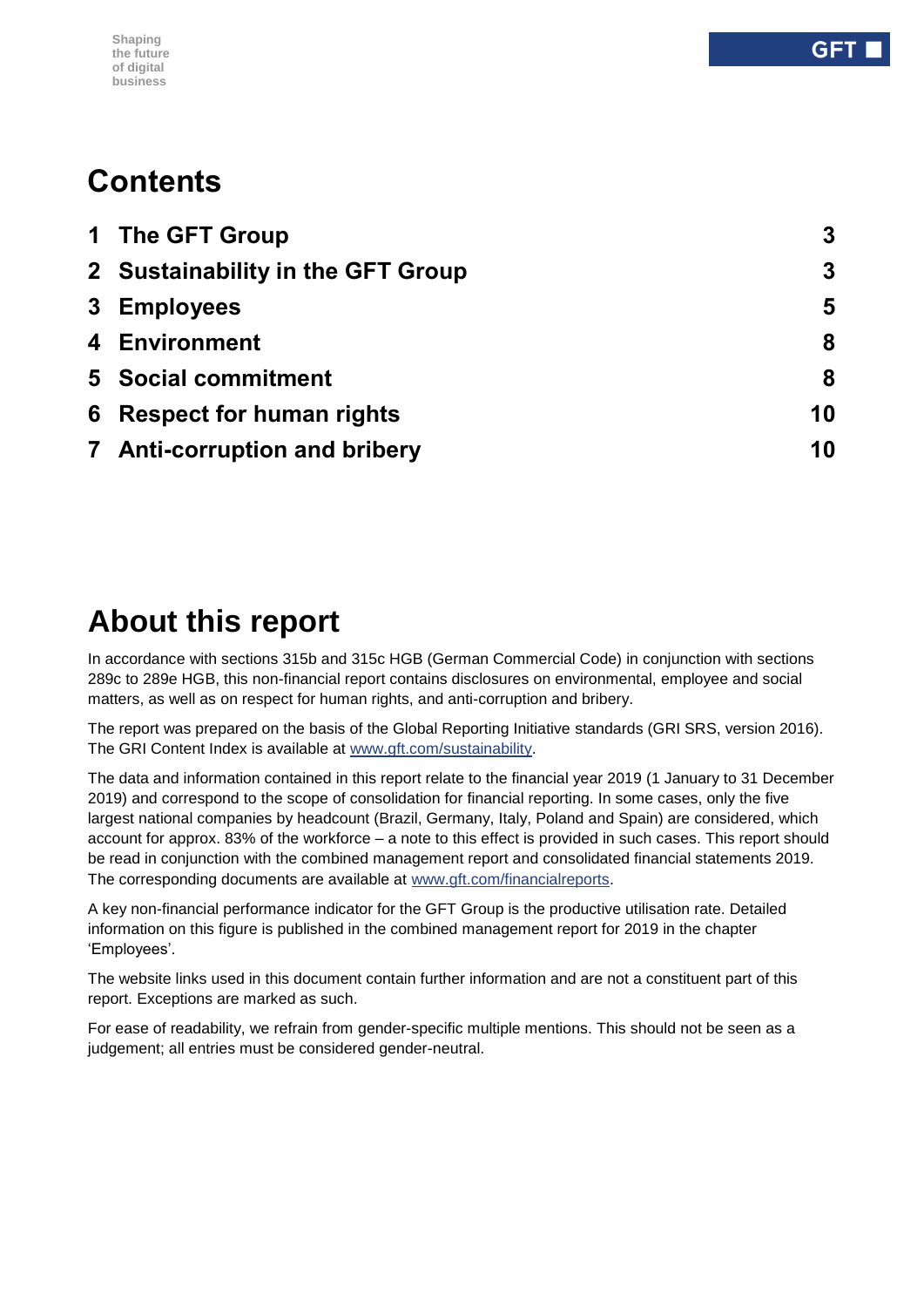## <span id="page-2-0"></span>**1 The GFT Group**

The GFT Group (GFT), with GFT Technologies SE as parent company, is an established technology partner for the financial services industry. We use our strong technological expertise to drive the digital transformation of companies across sectors, with a focus on financial institutions and insurance as well as IT solutions in the field of Industry 4.0. The company's range of services comprises consulting and implementation for sector-specific core applications, application management and solutions based on exponential technologies, such as artificial intelligence, cloud, blockchain, DevOps and data analytics. Founded in 1987, the Group operates in 15 countries with over 5,000 employees. In the reporting year, GFT acquired AXOOM GmbH (now: GFT Smart Technology Solutions GmbH) in Germany and founded subsidiaries in Hong Kong and Singapore. Detailed information on business activities and the business model can be found in the combined management report 2019 in the chapter 'Basic principles of the GFT Group'.

The added value of the GFT Group is based on the intellectual performance of its employees. Our suppliers mainly consist of highly skilled IT specialists who support our core business as well as services for business operations. For the procurement of IT infrastructure, we have only limited opportunities to review our suppliers or influence their business practices due to the size and purchasing volumes of our company. We take account of environment-related criteria, such as energy efficiency. When selecting services, we can influence environmental/social criteria, as well as factors such as geographical proximity to our facilities.

## <span id="page-2-1"></span>**2 Sustainability in the GFT Group**

'Responsibly shaping the digital future' – our sustainability strategy formulated in 2018 is derived from our vision to be the leading specialist for technology and innovation in our selected markets. The GFT Group's [understanding of sustainability](https://www.gft.com/int/en/index/company/investor-relations/sustainability/sustainability-at-gft/) is anchored in our corporate values, which shape our cooperation with clients, partners and colleagues throughout the company. As a technology service provider, our sustainability efforts focus on the promotion of IT talent and the responsible development and application of technologies. We therefore concentrate on staff-related aspects and social commitment.

At GFT, we are convinced that meaningfulness and the experience of self-efficacy in professional life are central to personal growth and development. This underlines our employer branding strategy 'Ready to grow'. As a responsible employer, GFT is committed to fair, safe and healthy working conditions as well as an attractive working environment with an open and appreciative corporate culture. One focal point of our social commitment is to improve the future prospects of young people by getting them excited about IT at an early age and creating career opportunities for them in the technology sector.

The Administrative Board of GFT Technologies SE and the Managing Directors are responsible for sustainability. The Group-wide Global Risk Committee (GRC) is also responsible for the risk management of non-financial risks. Structured responsibilities apply throughout the organisation – assisted by a global CSR team.

In the reporting year, GFT signed the [United Nations Global Compact,](https://www.unglobalcompact.org/) the world's largest voluntary initiative for responsible corporate governance. As a technology company, we are thus underlining our commitment to shaping the digital transformation in a responsible and forward-looking manner and thus making an active contribution towards a strong and caring society. By joining the initiative, we have taken an important step on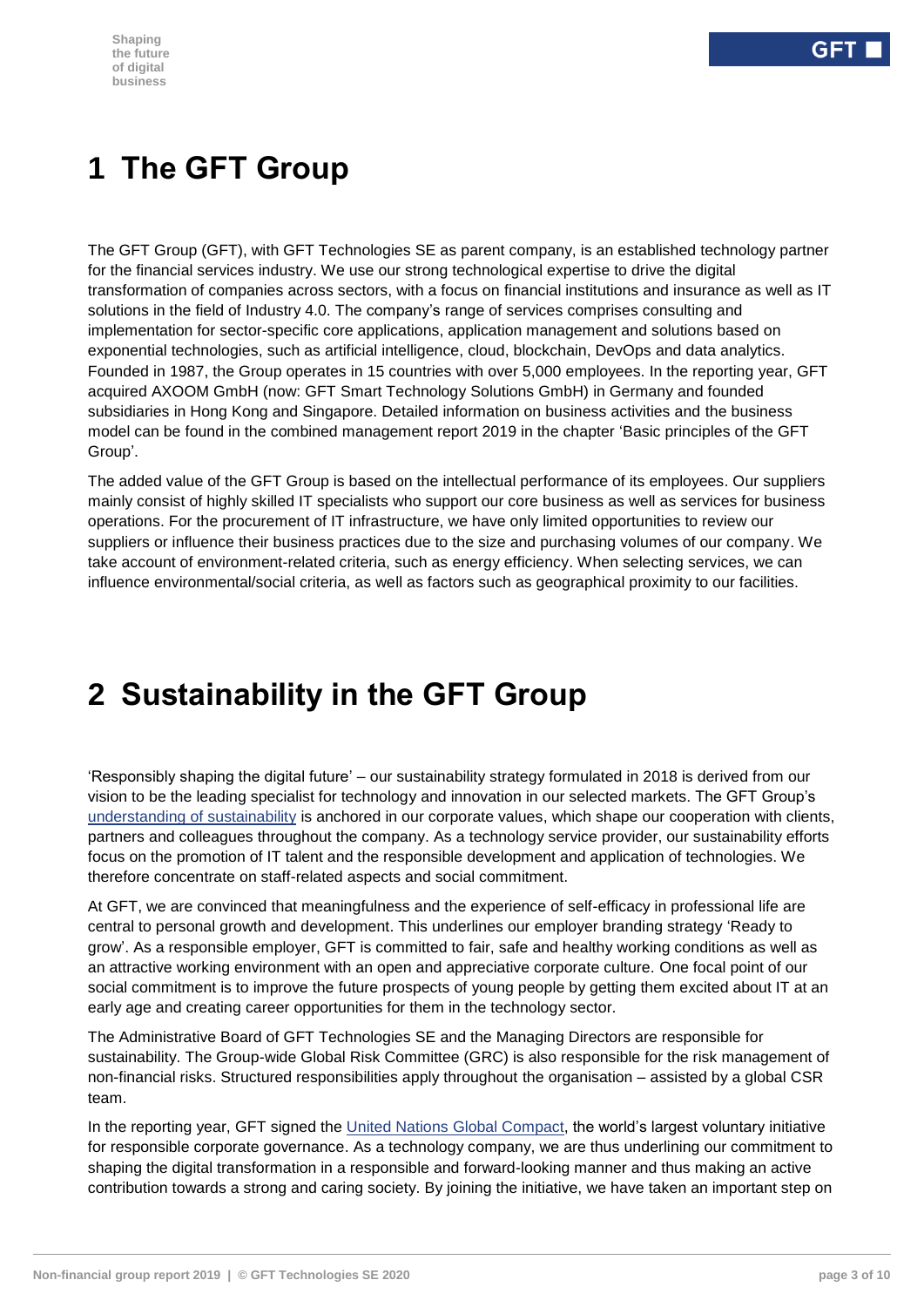the way to becoming a sustainable company and at the same time have set a clear signal – both internally and externally.

#### **Identifying the main non-financial aspects and risks**

The basis is our materiality analysis conducted in 2017, which we review annually and constantly enhance. The GFT Group and parts of the supply chain are assessed. We consider sustainability aspects to be material if they have a direct or indirect impact on the Group's annual result, reputation and resources. We also consider the direct and indirect effects of our business activities on all selected sustainability aspects.

| Matters acc. to 289c HGB        | <b>GFT sustainability aspect</b>                                                               | <b>GRI Standard (GRI SRS,</b><br>2016) | <b>UN Global Compact</b><br>principles |  |
|---------------------------------|------------------------------------------------------------------------------------------------|----------------------------------------|----------------------------------------|--|
| <b>Environmental matters</b>    | Energy consumption                                                                             | 302                                    | 7, 8, 9                                |  |
| <b>Employee matters</b>         | Working conditions                                                                             | 403, 405                               | 3, 4, 5, 6                             |  |
|                                 | Remuneration                                                                                   | 102-36                                 |                                        |  |
|                                 | Participation                                                                                  | 102-41, 102-43                         | 3                                      |  |
|                                 | Training and education                                                                         | 404                                    |                                        |  |
|                                 | Non-discrimination                                                                             | 406                                    | 6                                      |  |
| <b>Social matters</b>           | Social commitment (digital<br>education, technological<br>responsibility, charitable projects) | No equivalent                          | 1, 6, 9                                |  |
| <b>Respect for human rights</b> | Checking compliance                                                                            | 412                                    | 1, 2                                   |  |
|                                 | Employee data privacy                                                                          | No equivalent                          |                                        |  |
| Anti-corruption and bribery     | Combating corruption<br>205                                                                    | 10                                     |                                        |  |
| matters                         | Fair competition                                                                               | 206                                    |                                        |  |

Within the framework of our Group-wide risk management system, a risk assessment was conducted for all significant sustainability aspects with regard to their probability of occurrence and the extent of any negative impact. No reportable risks from sustainability aspects were identified in connection with our business activities or our business relationships. Detailed information on the GFT Group's risk management system is published in the risk report of the combined management report 2019.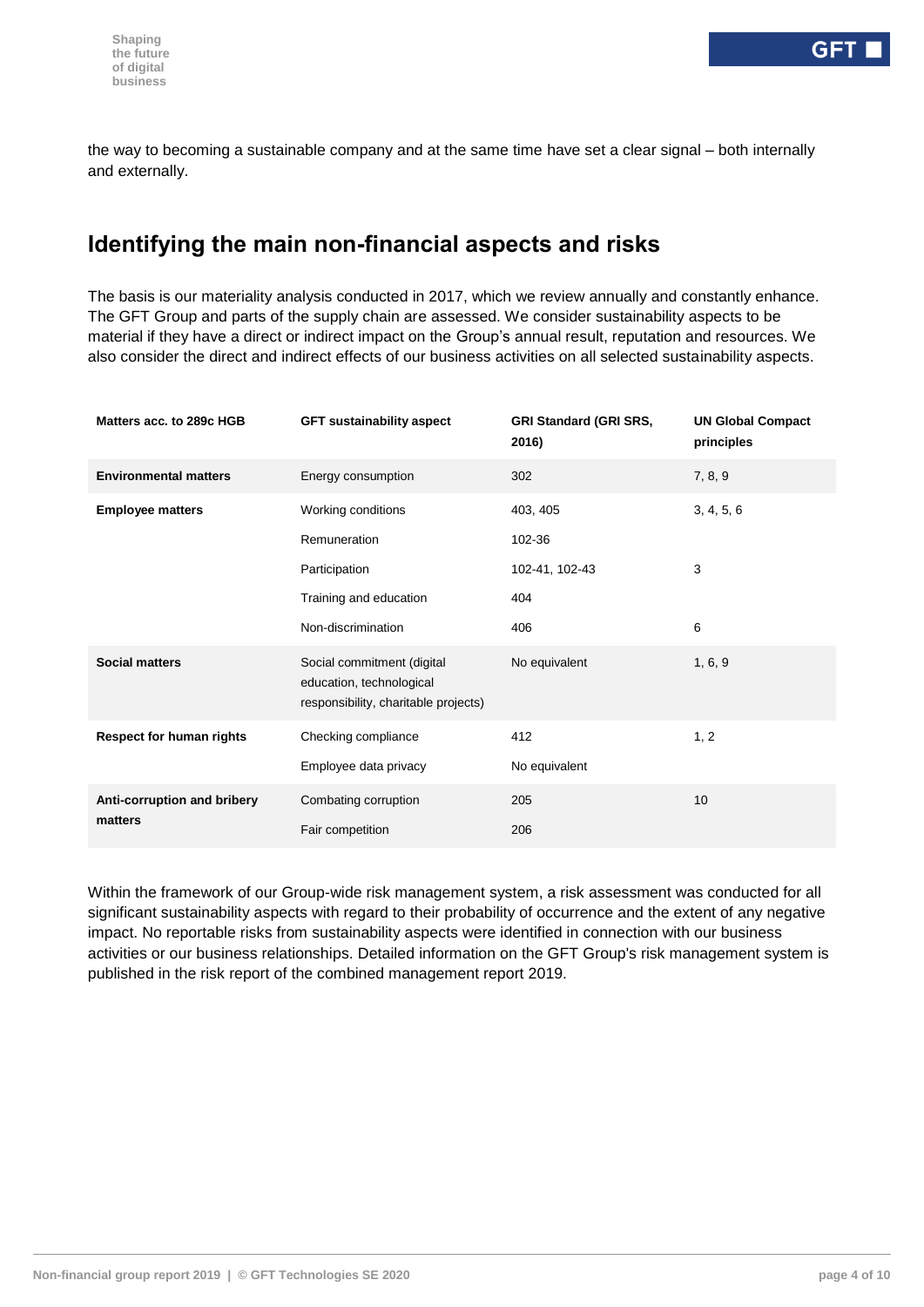## <span id="page-4-0"></span>**3 Employees**

As a result of digitisation, technological progress its currently developing at an exponential rate – and yet we humans are still the drivers of digital innovation. Only human creativity is capable of linking new technologies and business ideas.

For the GFT Group, the performance, skills and motivation of our employees are therefore key factors, as our employees have a decisive influence on the quality of our services, on client satisfaction and thus on the economic success of our company. HR strategy is geared towards attracting talented people from around the world to GFT, retaining them within the company and continuously enhancing their skills. Our employer branding slogan 'Ready to grow' stands both for GFT's growth path and for our commitment to the personal and professional development of our employees.

In 2019, the GFT Group's global team comprised over 5,000 employees with 63 different nationalities, working in 15 countries on 4 continents. Around a quarter of our employees are women (2019: 26%, 2018: 26%, 2017: 26%). The average age is 37 years (women: 37 | men: 36).

In order to ensure that GFT also continues to develop as an employer, we attach great importance to our **open dialogue** with employees. In the past, a key HR management tool for us was a biennial Group-wide employee survey. The evaluation of the last survey in 2017 demonstrated that the GFT Group has now reached a size and, consequently, a level of diversity which means that such Group-wide surveys no longer make sense and are also too cumbersome. In 2019, the survey was suspended and a new format developed: in order to respond faster and more effectively to the needs of our various employee groups, nationwide surveys are to be carried out annually in future. The methodology will be retained, as will the identification of the central aspects of working at GFT for staff, as well as their satisfaction in terms of working conditions, development opportunities, working climate and leadership. This allows us to take account of regional peculiarities while maintaining the comparability of the topic groups. In addition to the employee survey, various other internal feedback channels are available to staff (a detailed overview can be found in the [non-financial report 2017\)](https://www.gft.com/dam/jcr:8d0bf5b3-7b78-4826-b214-592641c553c0/gft-non-financial-report-2017-en.pdf).

In the reporting year, HR focused on the induction phase for new employees. Experience gained at the Group's various national companies was incorporated into a standardised onboarding process for new employees. In addition, so-called exit discussions were introduced throughout the Group. The aim here is to gain a better understanding of the reasons why employees decide to leave GFT and what can or even must be changed internally. Moreover, we also monitor external evaluations on employer portals.

In terms of performance assessment, we are also following the new path we embarked on in 2018: the performance management model is an employee-oriented approach which will gradually replace annual review meetings with superiors. The aim is to encourage our employees to develop their own personal and professional goals themselves in a continuous dialogue (Individual Development Plan) and to reflect on their own performance and development in discussions with their colleagues (Multi-Source Group).

Within the framework of our non-financial reporting, we consider the areas of 'Activities and projects', 'Working environment' and 'Remuneration' with regard to employee matters.

### **Activities and projects**

Digitalisation has always been GFT's core business. As a technology partner, we accompany clients throughout the digital transformation process with innovative IT solutions along their entire value chain. We believe that **innovation and digital transformation** are closely entwined – like the strands of a helix. Innovation causes disruption and change, for example through the use of new technologies. Digital transformation means continuously improving what already exists, such as the modernisation of platforms or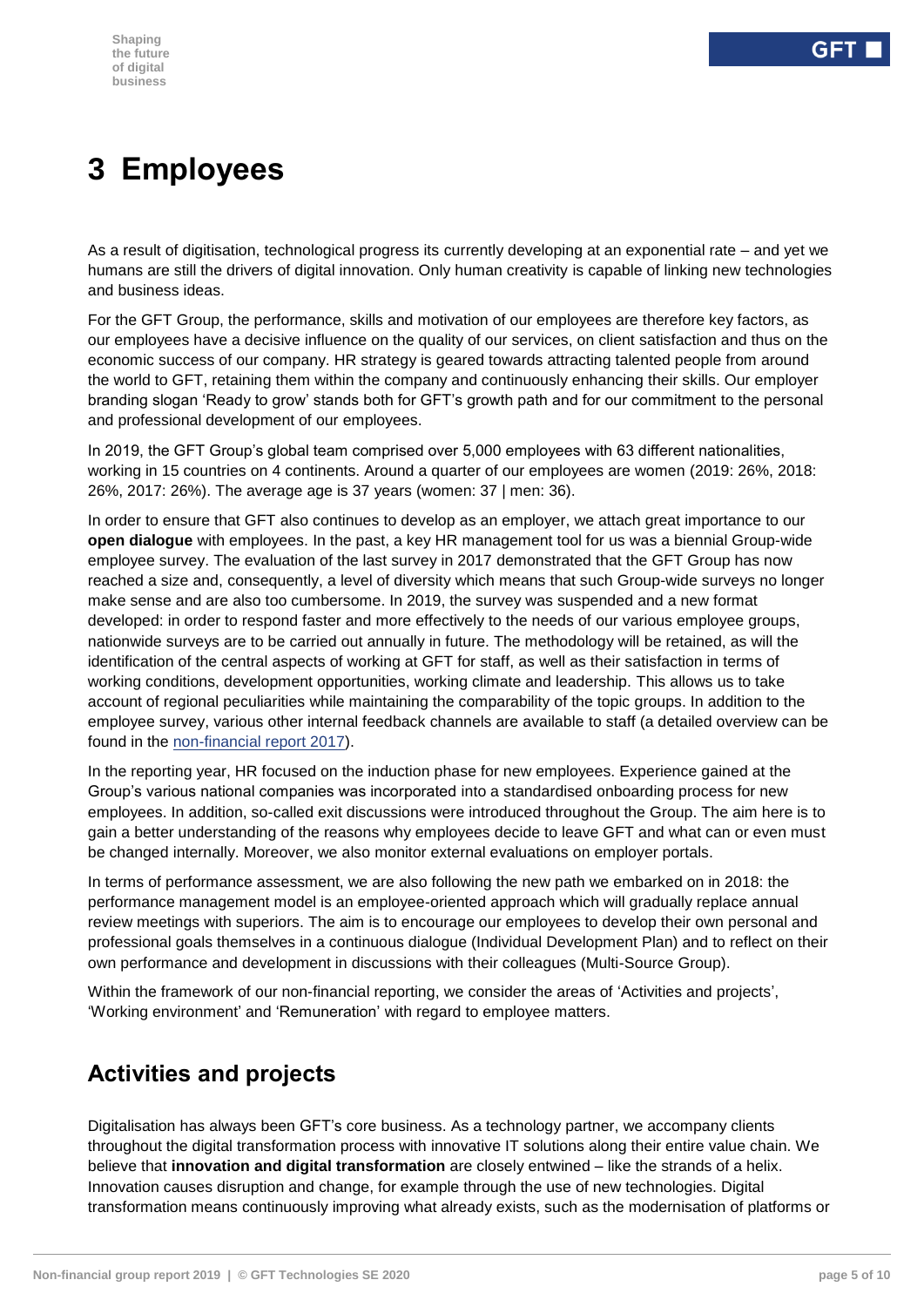the modularisation of data architectures. The interaction of these two strands gives birth to future-oriented solutions. A decisive success factor for real-world and pioneering results is cooperation – whether internally across teams and countries or externally with our clients, partners and global tech communities. Our annual report 2019 highlights some outstanding examples of co-innovation from the past year.

This environment offers our employees the opportunity to detect technology trends as they emerge, in order to explore their potential and subsequently translate them into marketable IT solutions. To ensure our employees are always up-to-speed with the latest technologies, design principles and methods, GFT actively promotes **continuous training**. The personal and professional development of staff is accompanied by experienced mentors. We also integrate new employees right from the start with a combination of mentoring provided by long-serving colleagues and training on the job.

Our Group-wide **career model** defines job families on the basis of similar activity profiles: IT professions, Consulting, Corporate Services. Experience levels clearly indicate the respective qualifications and skills required: 'Skilled' comprises graduates, young professionals and trained specialists. 'Senior' pools together highly skilled and experienced specialists. 'Leaders' are executives. We regard specialist and management careers as equal development paths.

| Work force by job family               |                |                |      | Work force by experience level |                                             |                 |      |      |                |  |
|----------------------------------------|----------------|----------------|------|--------------------------------|---------------------------------------------|-----------------|------|------|----------------|--|
|                                        | 2019           | 2018           | 2017 |                                |                                             |                 | 2019 | 2018 | 2017           |  |
| % of work force                        |                |                |      |                                |                                             | % of work force |      |      |                |  |
| <b>IT Professions</b>                  | 83             | 83             | 82   |                                |                                             | <b>Skilled</b>  | 56   | 56   | 59             |  |
| <b>Consulting</b>                      | $\overline{7}$ | $\overline{7}$ | 8    |                                |                                             | thereof women   | 29   | 30   | 29             |  |
| <b>Corporate Services</b>              | 10             | 10             | 10   |                                |                                             | <b>Senior</b>   | 36   | 36   | 34             |  |
|                                        |                |                |      |                                |                                             | thereof women   | 23   | 23   | 24             |  |
|                                        |                |                |      |                                |                                             | Leader          | 8    | 8    | $\overline{7}$ |  |
|                                        |                |                |      |                                |                                             | thereof women   | 15   | 16   | 13             |  |
| Women in the GFT Group by job family   |                |                |      |                                |                                             |                 |      |      |                |  |
| Proportion of total<br>work force in % | 2019           |                | 2018 | 2017                           | Composition of<br>female work force in<br>% | 2019            |      | 2018 | 2017           |  |
| <b>IT Professions</b>                  | 20             |                | 21   | 20                             | <b>IT Professions</b>                       | 64              |      | 65   | 63             |  |
| <b>Consulting</b>                      | 33             |                | 32   | 32                             | <b>Consulting</b>                           | 9               |      | 8    | 9              |  |

**Services**

72 71 72 **Corporate** 

**Corporate Services**

27 27 28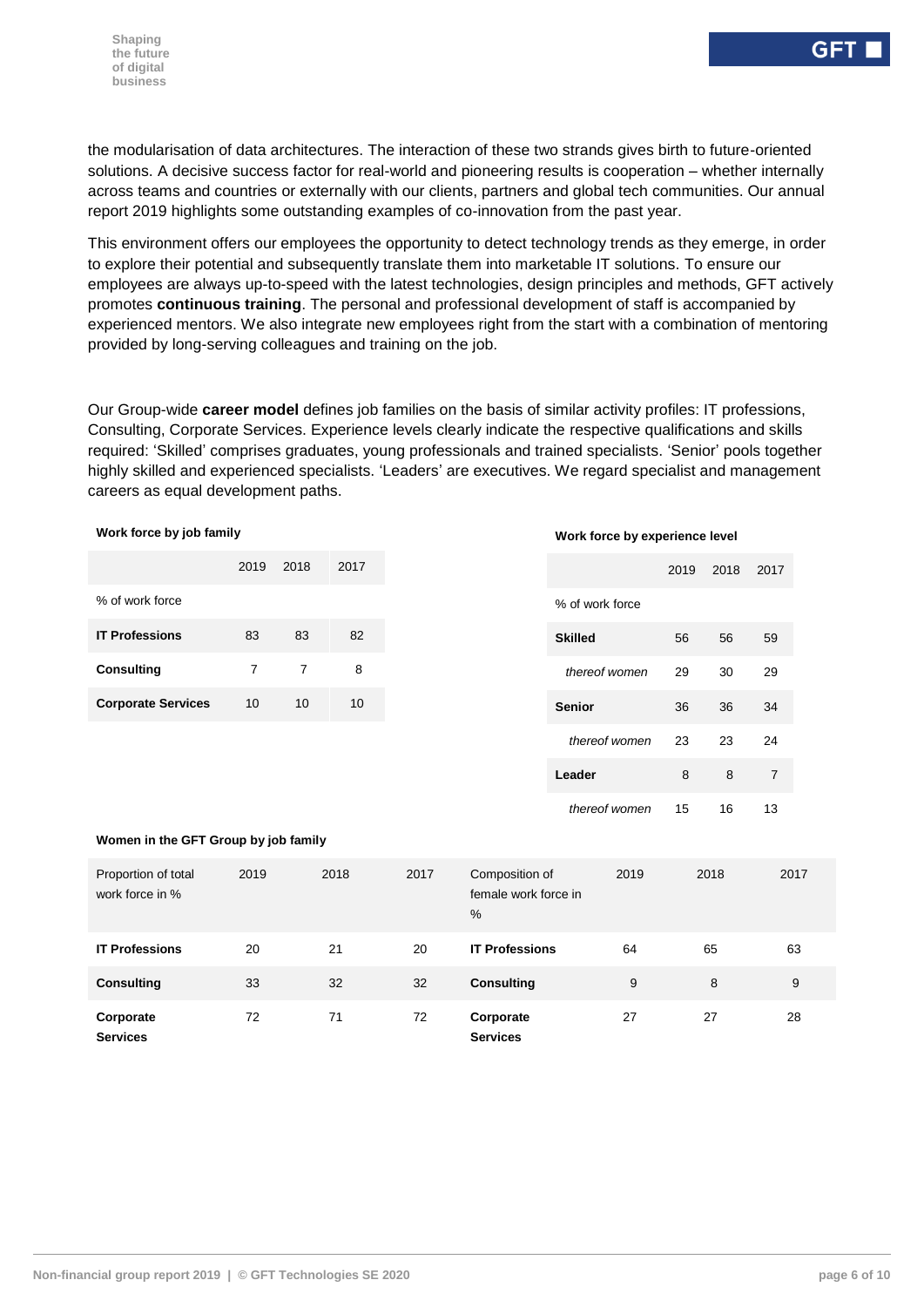#### **Working environment**

By offering flexible employment models and the freedom to decide on working hours and locations, we aim to ensure that our employees can **reconcile their professional and private lives**. This also includes individual career planning that takes account of the employee's current life situation. It is vital for us that neither women nor men are in any way disadvantaged if they make use of such offers as part-time work or working from home. In 2019, the proportion of staff working part-time was 7% (2018: 7 % | 2017: 6 %; data basis: 5 largest national companies).

As an integral part of our corporate culture, **diversity is a decisive key to our success**. The basis is mutual trust and respect – as reflected in our corporate values (the '5 Cs' described in detail in our [non-financial](https://www.gft.com/dam/jcr:8d0bf5b3-7b78-4826-b214-592641c553c0/gft-non-financial-report-2017-en.pdf)  [report 2017\)](https://www.gft.com/dam/jcr:8d0bf5b3-7b78-4826-b214-592641c553c0/gft-non-financial-report-2017-en.pdf). In accordance with our Code of Conduct, we do not tolerate any form of discrimination, bullying or harassment. In order to ensure this, we raise awareness among our managers for issues such as crosscultural skills – for example, our internal management programme includes a module on cross-cultural issues. Any employees with grievances can also report them to our internal complaints offices.

With an average age of 37 years, the GFT Group has a young work force. However, this age profile varies in the individual countries: whereas younger employees and career starters dominate at our development centres, there is a relatively balanced age profile at our consulting locations.



#### **Remuneration**

Remuneration comprises basic salary as well as location-specific employer benefits. The remuneration amount depends on the particular activities, function and responsibility of the employee. In 2019, personnel expenses of the GFT Group amounted to  $\epsilon$  297.33 million (2018:  $\epsilon$ 268.18 million).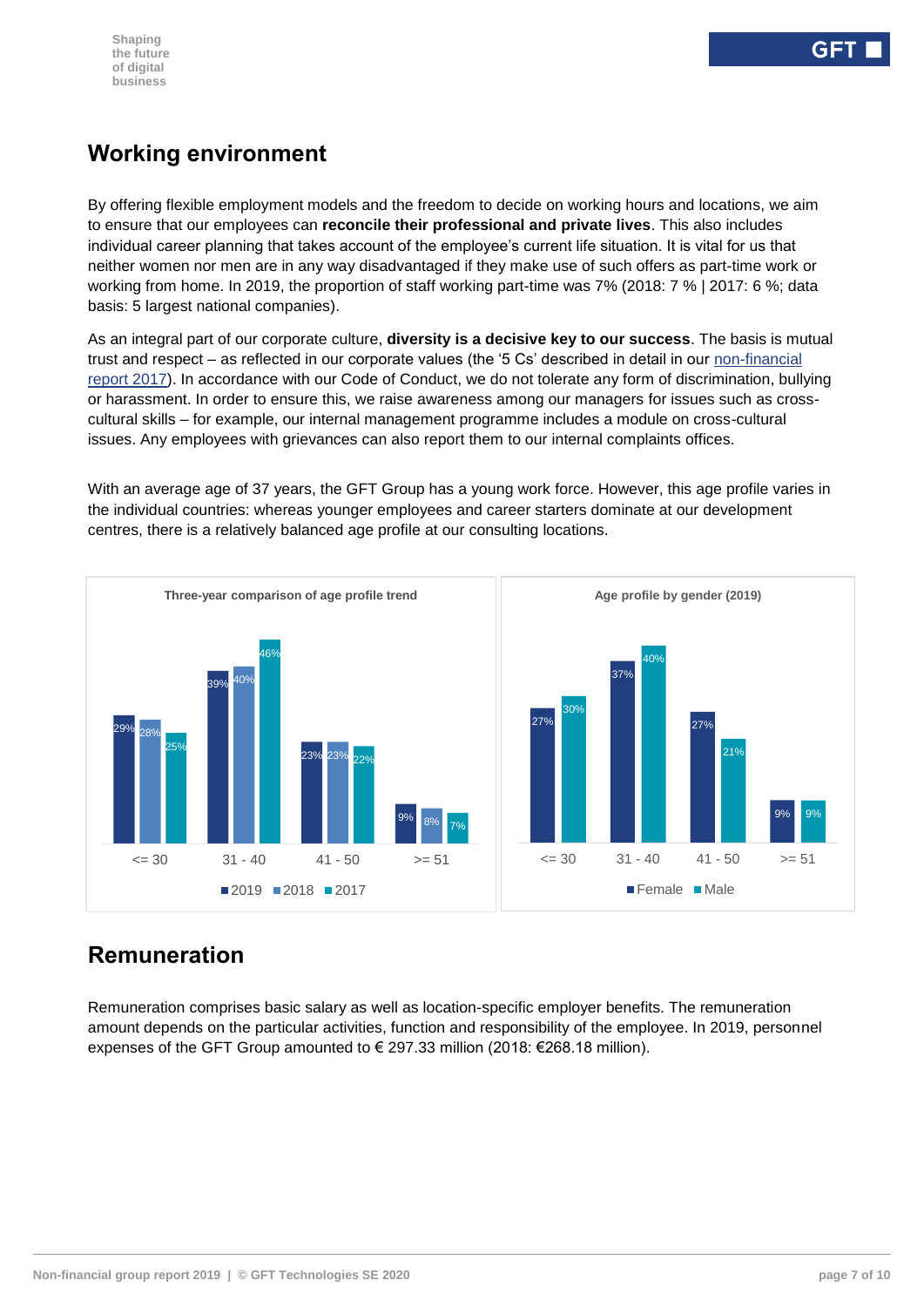## <span id="page-7-0"></span>**4 Environment**

There is only a low risk of negative ecological impacts from our business model, services and business relationships. In our CSR strategy, we stated our commitment to integrating environmental responsibility into our business activities. The basis is provided by our Group-wide environmental guideline. It supplements the existing internal guidelines (e.g. on procurement and business trips) with environmental aspects and makes compliance with defined environmental criteria mandatory. In the case of procurement, for example, the price, quality and environmental characteristics of procured goods and services are given equal consideration.

Our main focus is on energy consumption, more sustainable procurement and the active involvement of employees in the implementation of our environmental guideline and operational environmental protection. No specific savings targets have been defined so far. In the reporting period, our welcome package for new employees was redesigned for all Group companies: the number of articles was reduced in favour of highquality, durable items (e.g. SIGG bottle, ballpoint pen with replaceable refill). The advertising material manufacturer has an environmental management system certified according to ISO 14001 and, as a member of amfori BSCI (Business Social Compliance Initiative), ensures compliance with social and environmental standards. In order to raise awareness among employees for operational environmental protection, tips on 'Conscious acting in the workplace: reduce - reuse – reflect' are provided for staff in all offices. In several countries, campaigns on waste avoidance and recycling were carried out, accompanied by the distribution of drinking bottles or snack bags.

## <span id="page-7-1"></span>**5 Social commitment**

We support activities in the fields of technology development and education. Our memberships in various industry associations enable us to participate in the public debate on digitalisation.

#### **Technological development and responsibility**

We are committed to the responsible and ethical development and application of technology aimed at promoting a sustainable, people-centred society. We believe that the ultimate responsibility for decisions must lie with humans. Automated analytical and decision-making processes must be transparent and explainable. We therefore regard technological impact assessment as our corporate responsibility.

Our internal guideline on 'Algorithmic Transparency and Accountability' introduced in 2018 was followed by the first 'Privacy Engineer Training' sessions held in several countries in the past year. These provide GFT software developers with training on data protection aspects when using future technologies. Introductory courses on machine learning which we conducted for the employees of our clients also included modules on the topic of 'AI and ethics'. GFT data scientists in Valencia, Spain, also discussed this topic with a broader developer community under the title 'Who guards the guardians? Ethics in the time of AI'. The explainability of AI, ethics in the field of data science and the question of whether emotionally intelligent machines should be a cause for concern were the topics of public meetings organised by GFT staff in London. In cooperation with the Italian Association of Data Protection Officers (ASSO DPO), GFT held a workshop on AI in Milan as support for the EU's General Data Protection Regulation (GDPR).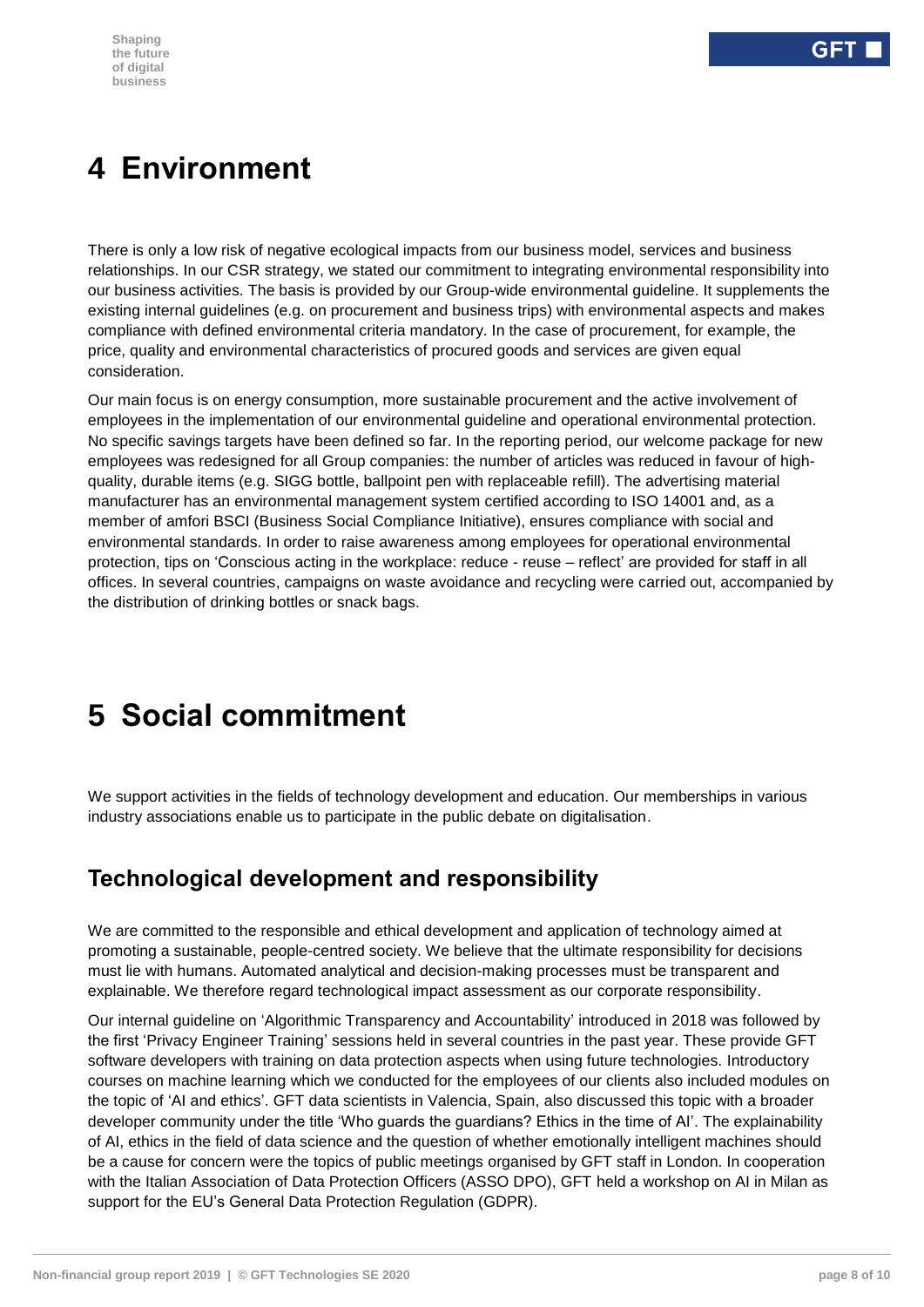#### **Education**

We actively promote IT talent at various levels. With our university partnerships, coding workshops, hackathons and initiatives for girls and young women, we want to get young people interested in IT at an early stage. In order to improve the future prospects of young people, we help pave their way into the technology sector: in 2019, GFT's global team included 103 interns, apprentices, trainees and students (2018: 80, 2017: 65) – corresponding to 2% of our total work force (2018: 1%). In addition, we support tech communities with varying target groups. Examples include:

- GFT Brazil supports experienced IT specialists in the acquisition of new technologies to help them reenter the job market with its 'RESTART.ME' initiative.
- GFT Mexico supports the DevDay4Women initiative, a specialist conference that aims to facilitate experience sharing among women in IT.
- With its 'Academy', GFT Italy is targeting newcomers to the sector with non-ICT university degrees. In addition to basic programming skills and data management, the main focus is on practical project experience. Since the programme was launched in 2017, around 20% of participants in each course have been taken on as employees.

#### **Memberships**

- The Chairman of the Administrative Board, Ulrich Dietz, is Vice President of [Bitkom](https://www.bitkom.org/) (the Digital Association of Germany). He is a member in the Board of trustees of [The Foundation for Family](https://www.familienunternehmen.de/likecms.php?function=set_lang&lang=en)  [Businesses.](https://www.familienunternehmen.de/likecms.php?function=set_lang&lang=en)
- CEO Marika Lulay is engaged in an honorary capacity in the [Hochschulrat of Hochschule Darmstadt](https://www.h-da.de/hochschule/organisation/hochschulrat/) (University Council of Darmstadt University of Applied Sciences).
- CFO Dr Jochen Ruetz is a member of the [Ludwig Erhard Foundation,](https://www.ludwig-erhard.de/) which is committed to the further development and strengthening of the social market economy through educational work, scientific publications and the promotion of public debate on the regulatory environment.
- Administrative Board member Maria Dietz is a member of the Hauptverwaltung der Deutschen [Bundesbank in Baden-Württemberg](https://www.bundesbank.de/de/bundesbank/hauptverwaltungen-filialen/bw/beirat) (regional office of the German central bank in the state of Baden-Württemberg). She is a member of the jury for the nationwide business game competition Jugend [gründet](https://www.jugend-gruendet.de/wettbewerb/jury/) and is a member of the University Council of [Hochschule für Technik Stuttgart.](https://www.hft-stuttgart.de/Hochschule/Organisation/Gremien/Hochschulrat/index.html/de)

Companies of the GFT Group in various countries are members of local business and industry associations. An overview can be found on our website at [www.gft.com/sustainability > social commitment.](https://www.gft.com/dam/jcr:3da6fd59-dcc2-4388-b89c-d250e3899871/gft-sustainability-memberships-en.pdf)